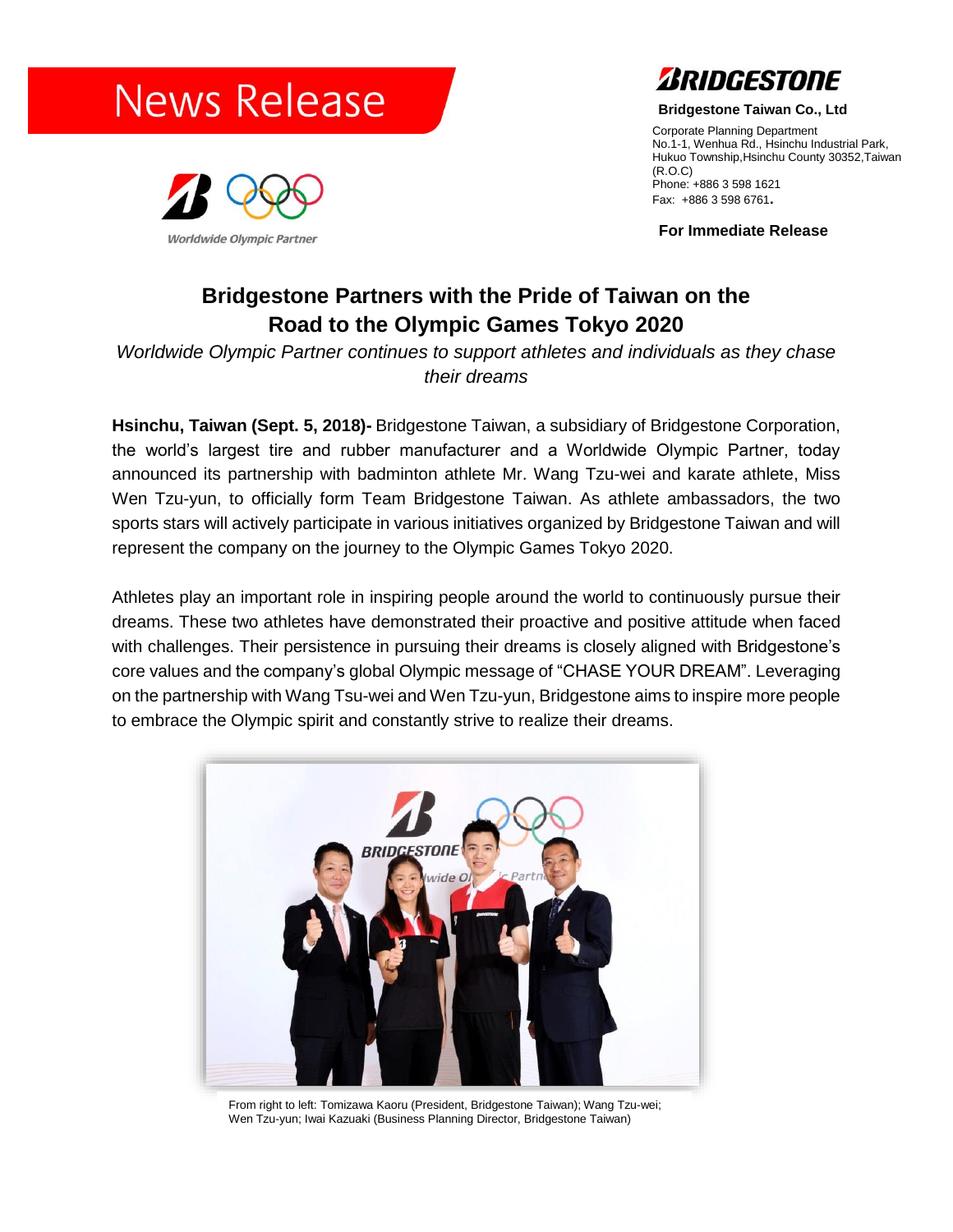"We're extremely delighted to welcome these two young athletes into the Bridgestone family. Their passion for performance and dedication to hard work will inspire more people to share the same values and beliefs. We're honored to support them as they chase their dream of competing in the upcoming Olympic Games Tokyo 2020!" Mr. Tomizawa Kaoru, President of Bridgestone Taiwan said.



## **Team Bridgestone Taiwan Athlete Profiles**

## **Wang Tzu-wei (Badminton, Taiwan)**

No. 19 in Men's Singles World Tour Ranking\*<sup>2</sup> , No. 2 in Taiwan

Inspired by his family, Tzu-wei started playing badminton at age seven. During high school, he was selected to compete at the Badminton Asia Junior Championships and BWF World Junior Championships for three consecutive years. He made his international debut at the Vietnam Challenge in 2015 and has notched 213 career wins to date.

### **Achievement:**

| 2018 Asian Games                                     | Men's Team               | <b>Bronze Medal</b> |
|------------------------------------------------------|--------------------------|---------------------|
| 2017 Summer Universiade                              | Men's Single, Mixed team | Gold Medal          |
| 2017 New Zealand Open Grand Prix Gold   Men's Single |                          | Runner-up           |